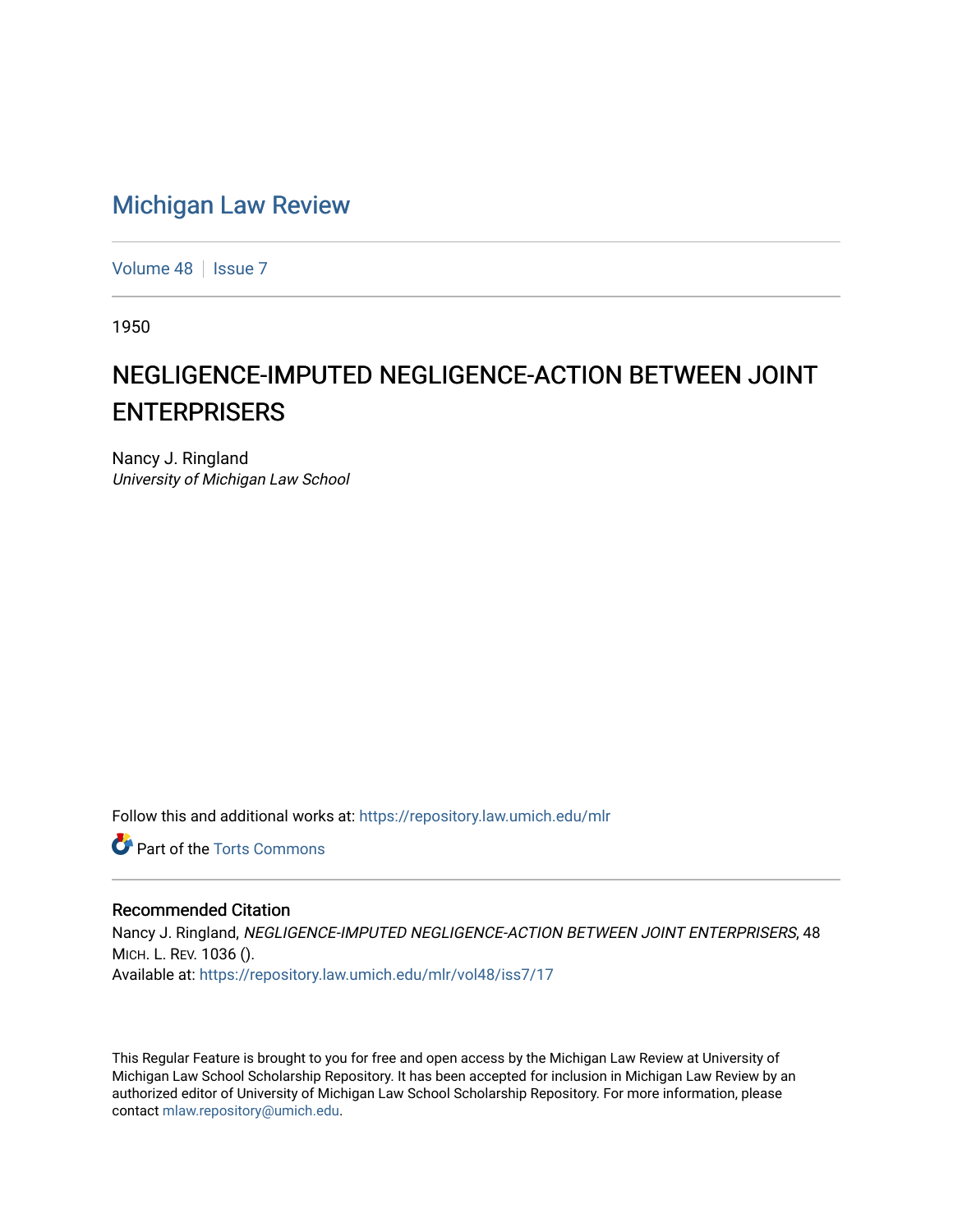NEGLIGENCE-IMPUTED NEGLIGENCE-ACTION BETWEEN JOINT ENTERPRISERS -Plaintiff and his wife were driving from Michigan to Iowa to visit a certain church to which plaintiff, a minister, was considering a call. Defendant desired to visit a college in Illinois, with the intention of enrolling as a student. It was agreed that defendant should ride in plaintiff's automobile to Illinois, where plaintiff was to help defendant gain admission to the college; later defendant was to return with the plaintiff to Michigan. The parties alternated in driving the automobile on the trip. *At* a certain stage in the journey, defendant negligently operated the automobile and caused it to become involved in an accident in which plaintiff suffered injuries and plaintiff's wife was killed. Plaintiff"sued to recover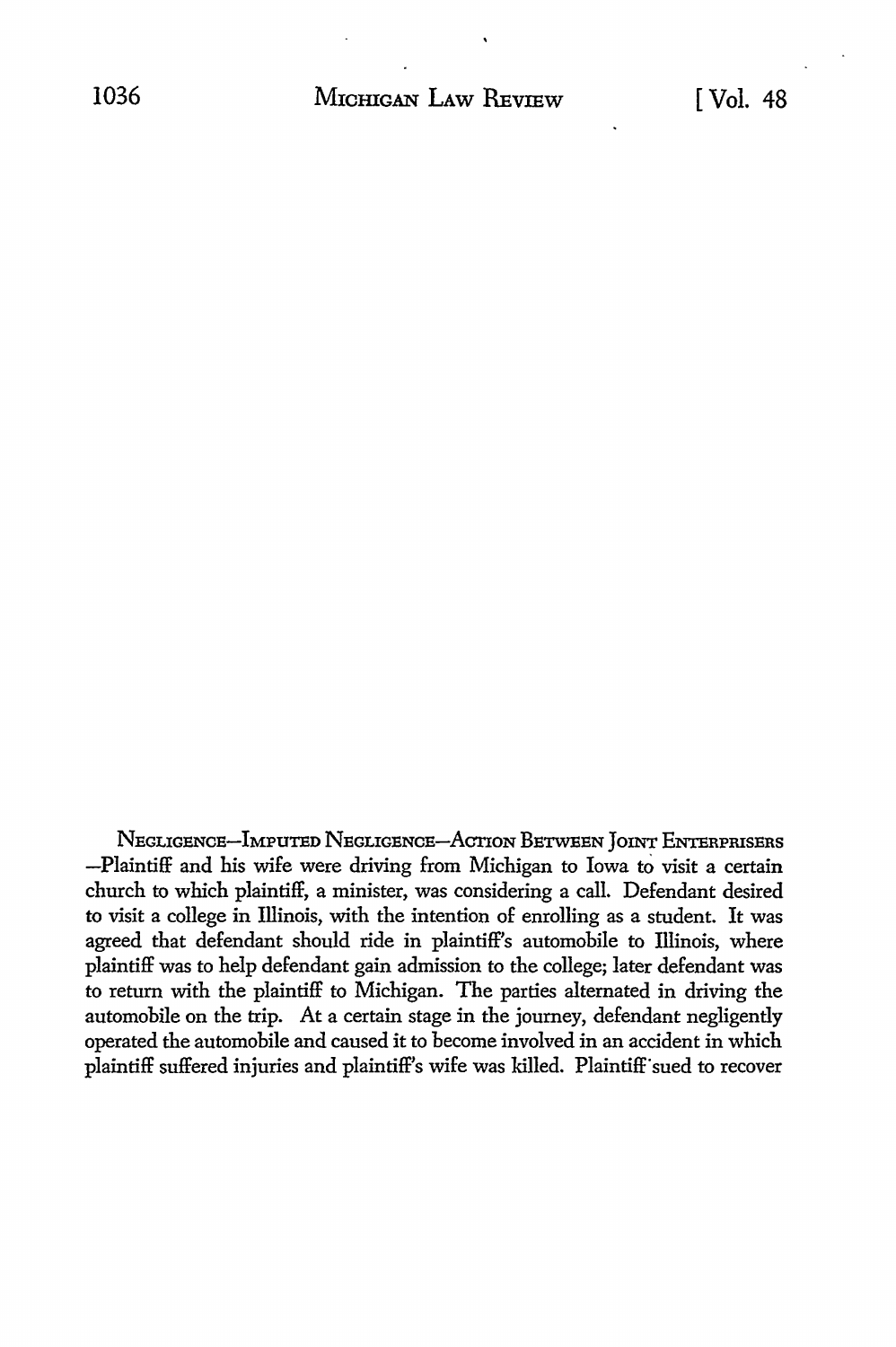1950] RECENT DECISIONS 1037

damages. On motion to dismiss, the trial court found that the allegations disclosed a joint enterprise, and that the negligence of the defendant should be imputed to the plaintiff, barring plaintiff from recovery. On appeal, *held,* reversed. The negligence of a member of a joint enterprise<sup>1</sup> is not imputable to his fellow member in an action by the latter against the former. *Bostrom v. Jennings,* 326 Mich. 146, 40 N.W. (2d) 97 (1949).

The term "imputed negligence" refers to the rule which places on one person responsibility for the negligence of another. It is usually invoked to defeat liability to the plaintiff in a negligence action by charging him with the concurrent negligence of a third person. In order to impute the negligence of one person to another, there must exist between the parties some special relation, such as master and servant, principal and agent, or joint enterprise.<sup>2</sup> The relation between them must be one invoking the principles of agency, one in which the person to whom the negligence is imputed had a legal right to control the action of the person actually negligent.<sup>3</sup> The rule is applied to joint enterprisers because each member has authority to act for all in the control of the means used to execute their common purpose.<sup>4</sup> However, it is generally held that the doctrine is inapplicable in actions between members of the joint enterprise.<sup>5</sup> The reason usually given is that since the doctrine is based upon the agency relation between the parties, and an agent is liable to his principal for injuries caused by the agent's negligence, $6a$  negligent joint enterpriser should be liable to a fellow enterpriser for injuries caused by his negligence.<sup>7</sup> Courts do not favor the doctrine, which is obviously a fiction, and they try to limit its application.<sup>8</sup> Many courts emphasize the unjustness of allowing one joint enterpriser to injure another tortiously with immunity.<sup>9</sup> However, since

1 Three judges concurred, but thought the parties were not joint enterprisers.

<sup>2</sup>Thorogood v. Bryan, 8 C.B. 115, 137 Eng. Rep. 452 (1849) originated the doctrine of imputed negligence, holding that the contributory negligence of a driver will be imputed to a passenger to bar recovery against a third person. This case is repudiated everywhere today. Michigan was the last state to overrule it. Bricker v. Green, 313 Mich. 218, 21 N.W. (2d) 105 (1946).

<sup>3</sup>Hines v. Welch, (Tex. Civ. App. 1921) 229 S.W. 681; Koplitz v. City of St. Paul, 86 Minn. 373, 90 N.W. 794 (1902); 45 C.J., Negligence §573 (1928); 38 AM. JuR., Negligence §235 (1941).

<sup>4</sup>For a general discussion of imputed negligence and joint enterprisers see 20 M1NN. L. REv. 401 (1936).

<sup>5</sup>Thompson v. Farrand, 217 Iowa 160, 251 N.W. 44 (1933); Garrotto v. Butera, 123 Neb. 682, 243 N.W. 879 (1932). For other cases, see 62 A.L.R. 442 (1929) and 85 A.L.R. 632 (1933).

6 Grusiecki v. Jaglay, 260 Mich. 9, 244 N.W. 211 (1932); MECHEM, OUTLINES OF THE I.Aw OP AGENCY, 3d ed., §324 (1923); 3 C.J.S., Agency §162 (1936).

7 Harber v. Graham, 105 N.J.L. 213, 143 A. 340 (1928); Campbell v. Campbell, 104 Vt. 468, 162 A. 379 (1932); Bloom v. Leech, 120 Ohio St. 239, 166 N.E. 137 (1929).

<sup>8</sup>Gilmore v. Grass, (C.C.A. 10th, 1933) 68 F. (2d) 150; Lachow v. Kimmich, 263 Mich. 1, 248 N.W. 531 (1933); PROSSER, TORTS §§55, 65 (1941). The doctrine of imputed negligence is not recognized in Oklahoma. LaFayette v. Bass, 122 Okla. 182, 252 P. 1101 (1926).

<sup>9</sup> McCombs v. Ellsberry, 337 Mo. 491, 85 S.W. (2d) 135 (1935); O'Brien v. Woldson, 149 Wash. 192, 270 P. 304 (1928); Wilmes v. Fournier, Ill Misc. 9, 180 N.Y.S. 860 (1920). .